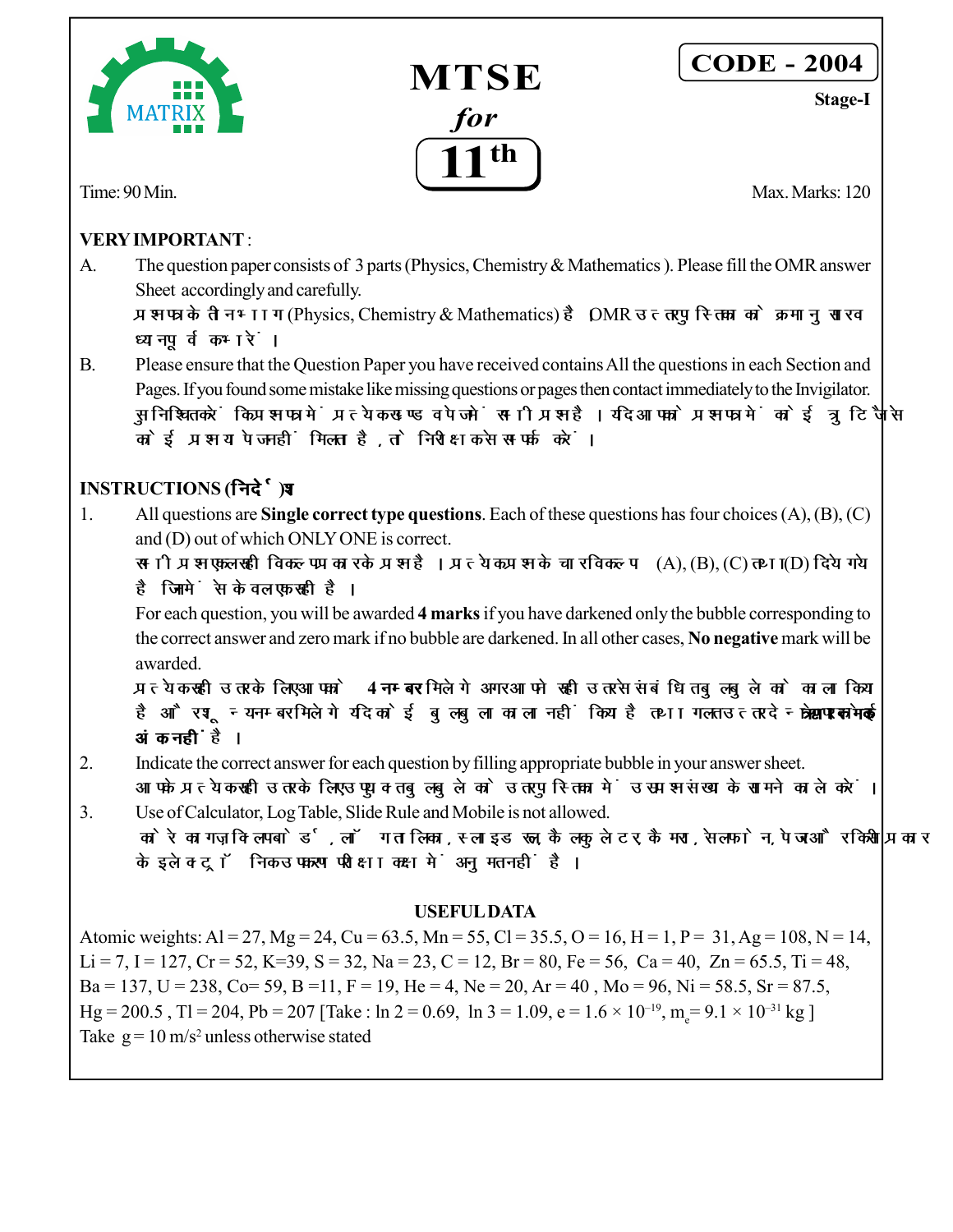

# **SECTION-I**

**[SINGLE CORRECT CHOICE TYPE]**

#### **Q.1 to Q.10 has four choices (A), (B), (C), (D) out of which ONLY ONE is correct.**

**1.** The distance and displacement of a moving object are definitely equal when it (A) Moves in a circle (B) Slows down (C) Speeds up (D) Moves straight without turning back एक गतिशील वस्तु के लिए दूरी व विस्थापन निश्चित रूप से बराबर होंगे, जब वस्तु :  $(A)$  वृत्तीय गति करेगी  $(B)$  जब रफ्तार धीमी होगी (C) जब रफ्तार बढ़ेगी  $(D)$  बिना मुड़े सरल रेखा में गति करेगी **2.** A net acceleration of  $4 \text{ m/s}^2$  acts on a 5 kg mass kept at rest. Distance travelled by the mass in 6 s is (A)  $72 \text{ m}$  (B)  $36 \text{ m}$  (C)  $24 \text{ m}$  (D)  $12 \text{ m}$ एक विरामावस्था में रखे 5 kg द्रव्यमान पर 4 m/s<sup>2</sup> का कुल त्वरण लगाया जाता है तो 6 sec में इस द्रव्यमान के द्वारा तय की गई दूरी होगी  $(A)$  72 m (B) 36 m (C) 24 m (D) 12 m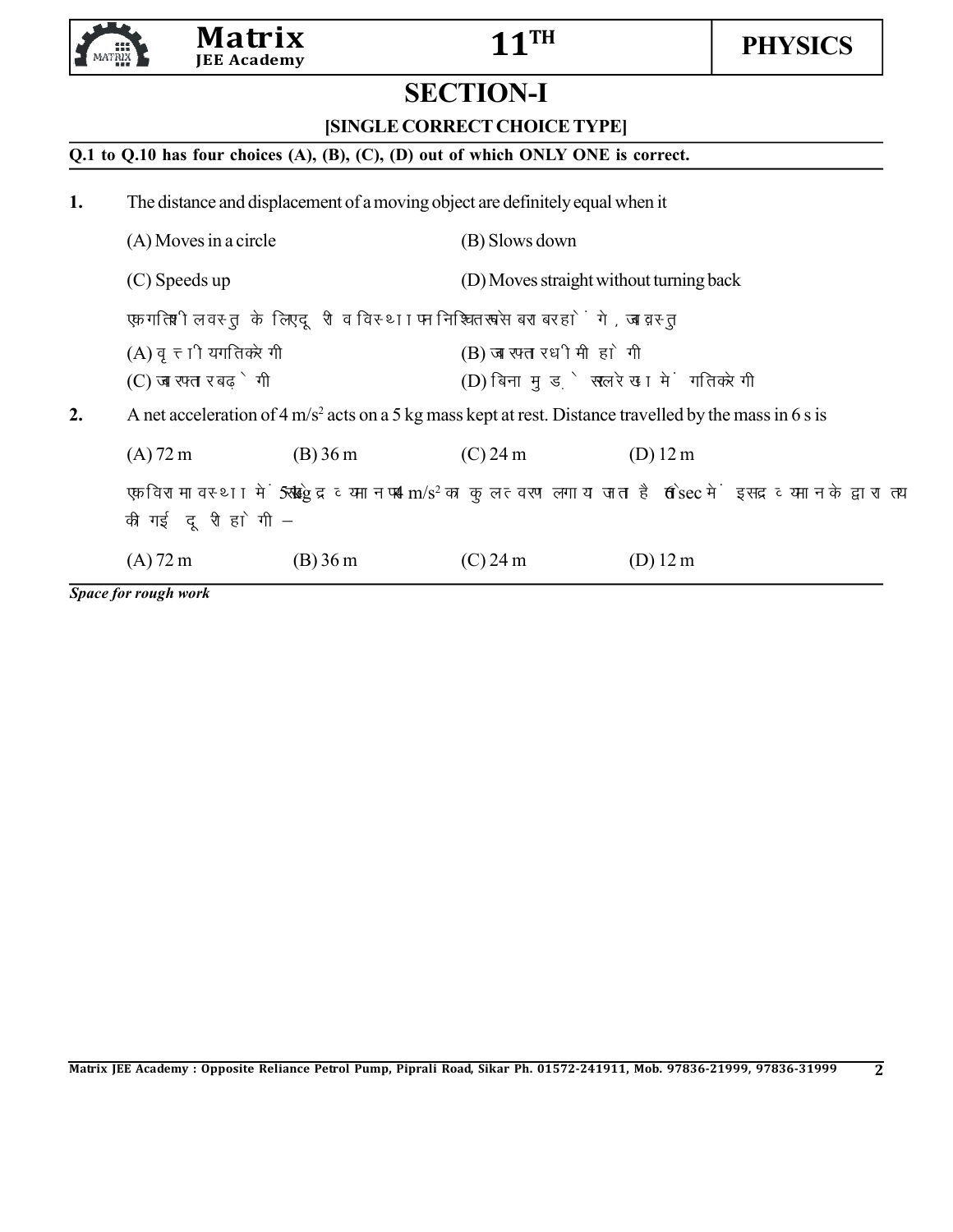|    | Matrix<br><b>JEE Academy</b>                                                                                                   |            |            | <b>11TH</b>                                                                       |         |            | <b>PHYSICS</b> |
|----|--------------------------------------------------------------------------------------------------------------------------------|------------|------------|-----------------------------------------------------------------------------------|---------|------------|----------------|
| 3. | An object of mass 5 kg occupies a volume of 500 cm <sup>3</sup> . The relative density of the mass with respect to<br>water is |            |            |                                                                                   |         |            |                |
|    | (A) 0.1                                                                                                                        | $(B)$ 10   | $(C)$ 0.01 |                                                                                   | $(D)$ 1 |            |                |
|    | एक 5 kg द्रव्यमान की वस्तु का आयतन 500 cm <sup>3</sup> है तो इस द्रव्यमान का सापेक्षिक घनत्व (पानी के सापेक्ष) क्या होगा ?     |            |            |                                                                                   |         |            |                |
|    | (A) 0.1                                                                                                                        | $(B)$ 10   |            | $(C)$ 0.01                                                                        |         | $(D)$ 1    |                |
| 4. | A ball of mass 500 g kept near the earth's surface will attract the earth with a force of                                      |            |            |                                                                                   |         |            |                |
|    | $(A)$ 9.8 N                                                                                                                    | (B) 19.6 N |            | $(C)$ 4.9 N                                                                       |         | (D) 29.4 N |                |
|    | एक 500 g की गेंद जो कि धरती की सतह के पास है वो धरती को किस बल से आकर्षित करेगी –                                              |            |            |                                                                                   |         |            |                |
|    | $(A)$ 9.8 N                                                                                                                    | (B) 19.6 N |            | $(C)$ 4.9 N                                                                       |         | (D) 29.4 N |                |
| 5. | Friction between two surfaces in contact increases when                                                                        |            |            |                                                                                   |         |            |                |
|    | (A) A layer of grease is applied between them (B) They are pressed harder against each other                                   |            |            |                                                                                   |         |            |                |
|    | (C) They move over each other                                                                                                  |            |            | (D) They are pulled apart                                                         |         |            |                |
|    | दो सतहों के बीच घर्षण बढ़ेगा जब -                                                                                              |            |            |                                                                                   |         |            |                |
|    | (A) सतहो के बीच ग्रीस लगा देते है।<br>(C) दोनों एक-दूसरे पर गति करते है।                                                       |            |            | (B) दोनों को अधिक जोर से एक-दूसरे पर दबाते है।<br>(D) जब दोनों को अलग कर देते है। |         |            |                |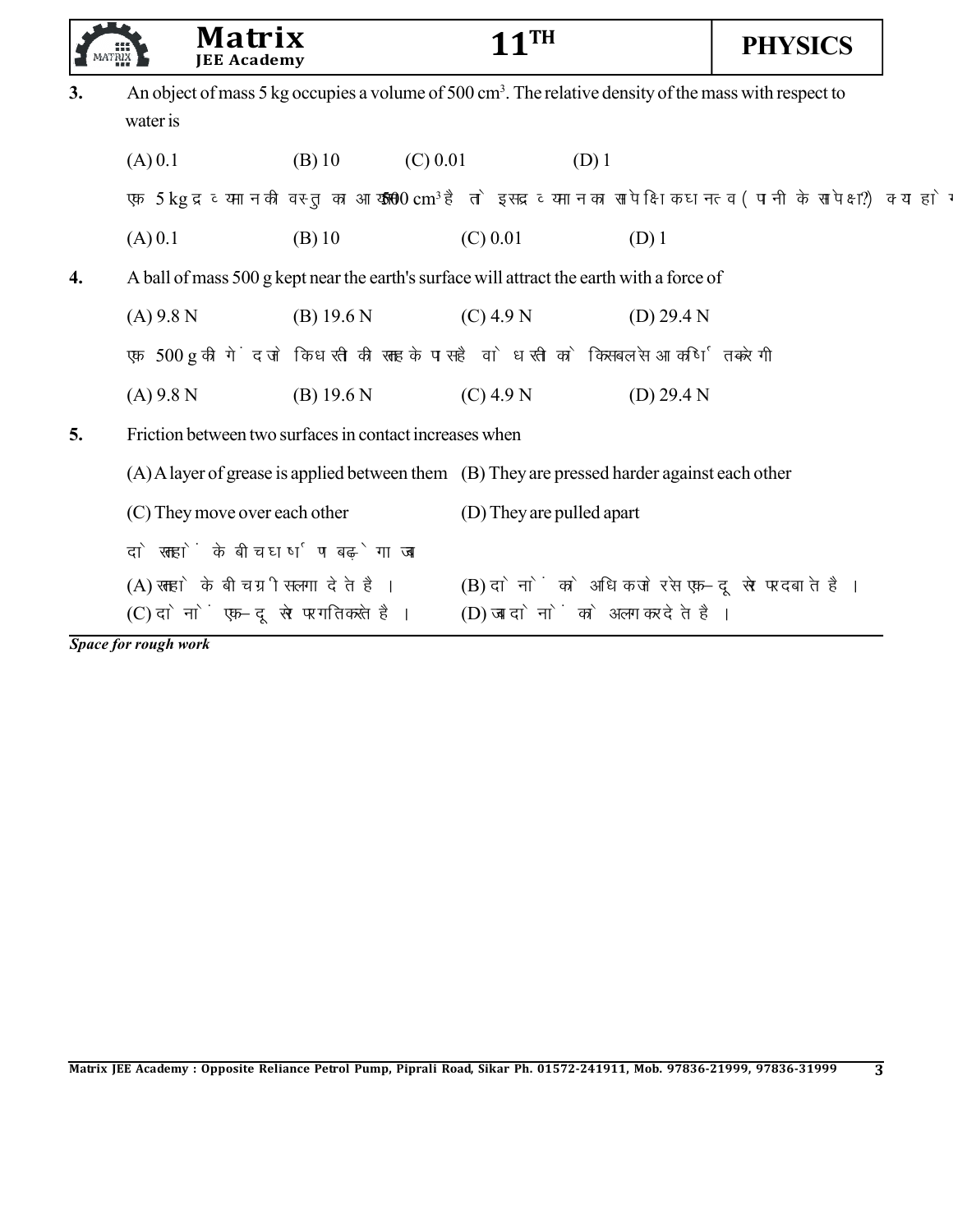|                                        |            | TH                                                                                                                                                                                                                                                |                                                                                                                                                                                       | <b>PHYSICS</b>                                                                                                                                                                                                                                                                                                                                                                                                                                                                                                                                                                                                            |
|----------------------------------------|------------|---------------------------------------------------------------------------------------------------------------------------------------------------------------------------------------------------------------------------------------------------|---------------------------------------------------------------------------------------------------------------------------------------------------------------------------------------|---------------------------------------------------------------------------------------------------------------------------------------------------------------------------------------------------------------------------------------------------------------------------------------------------------------------------------------------------------------------------------------------------------------------------------------------------------------------------------------------------------------------------------------------------------------------------------------------------------------------------|
|                                        |            |                                                                                                                                                                                                                                                   |                                                                                                                                                                                       |                                                                                                                                                                                                                                                                                                                                                                                                                                                                                                                                                                                                                           |
| $(A)$ Nm <sup>2</sup> /kg <sup>2</sup> | (B) Newton | $(C)$ kg <sup>2</sup> /Nm <sup>2</sup>                                                                                                                                                                                                            | (D) dyne $\times$ cm <sup>2</sup> /g <sup>2</sup>                                                                                                                                     |                                                                                                                                                                                                                                                                                                                                                                                                                                                                                                                                                                                                                           |
|                                        |            |                                                                                                                                                                                                                                                   |                                                                                                                                                                                       |                                                                                                                                                                                                                                                                                                                                                                                                                                                                                                                                                                                                                           |
| (A) $Nm^2/kg^2$                        | (B) Newton |                                                                                                                                                                                                                                                   | (D) dyne $\times$ cm <sup>2</sup> /g <sup>2</sup>                                                                                                                                     |                                                                                                                                                                                                                                                                                                                                                                                                                                                                                                                                                                                                                           |
| example of:                            |            |                                                                                                                                                                                                                                                   |                                                                                                                                                                                       |                                                                                                                                                                                                                                                                                                                                                                                                                                                                                                                                                                                                                           |
|                                        |            |                                                                                                                                                                                                                                                   |                                                                                                                                                                                       |                                                                                                                                                                                                                                                                                                                                                                                                                                                                                                                                                                                                                           |
|                                        |            |                                                                                                                                                                                                                                                   |                                                                                                                                                                                       |                                                                                                                                                                                                                                                                                                                                                                                                                                                                                                                                                                                                                           |
|                                        |            |                                                                                                                                                                                                                                                   |                                                                                                                                                                                       |                                                                                                                                                                                                                                                                                                                                                                                                                                                                                                                                                                                                                           |
|                                        |            |                                                                                                                                                                                                                                                   |                                                                                                                                                                                       |                                                                                                                                                                                                                                                                                                                                                                                                                                                                                                                                                                                                                           |
|                                        |            |                                                                                                                                                                                                                                                   |                                                                                                                                                                                       |                                                                                                                                                                                                                                                                                                                                                                                                                                                                                                                                                                                                                           |
|                                        |            |                                                                                                                                                                                                                                                   |                                                                                                                                                                                       |                                                                                                                                                                                                                                                                                                                                                                                                                                                                                                                                                                                                                           |
| $(A)$ infinity                         |            | $(B)$ unity<br>$(D)$ zero                                                                                                                                                                                                                         |                                                                                                                                                                                       |                                                                                                                                                                                                                                                                                                                                                                                                                                                                                                                                                                                                                           |
| $(A)$ अनन्त                            |            | $(B)$ एक                                                                                                                                                                                                                                          |                                                                                                                                                                                       |                                                                                                                                                                                                                                                                                                                                                                                                                                                                                                                                                                                                                           |
|                                        |            | (D) शून्य                                                                                                                                                                                                                                         |                                                                                                                                                                                       |                                                                                                                                                                                                                                                                                                                                                                                                                                                                                                                                                                                                                           |
|                                        |            | Matrix<br><b>JEE Academy</b><br>(A) Newton's first law of motion<br>(C) Newton's third law of motion<br>(A) न्यूटन का गति का प्रथम नियम<br>(C) न्यूटन का गति का तृतीय नियम<br>(C) equal to acceleration of the body<br>(C) वस्तु के त्वरण के समान | Write down the unit of Universal Gravitational constant 'G' in S.I.<br>सार्वत्रिक गुरूत्वाकर्षण स्थिरांक 'G' की इकाई S.I. पद्धति में–<br>है। यह स्थिति निम्न में से किसका उदाहरण है – | $(C)$ kg <sup>2</sup> /Nm <sup>2</sup><br>When a running motorbike accelerates suddenly, the pillion rider has a tendency to fall backward. This is an<br>(B) Newton's second law of motion<br>(D) Newton's law of gravitation<br>जब एक गतिशील मोटरसाईकिल को अचानक से त्वरित किया जाता है, तो चालक के पीछे बैठा व्यक्ति पीछे की ओर गिरता<br>(B) न्यूटन का गति का द्वितीय नियम<br>(D) न्यूटन का गुरूत्वाकर्षण का नियम<br>If the time-displacement graph of a particle is parallel to the time-axis, then velocity of the particle is :-<br>यदि एक कण का समय – विस्थापन ग्राफ समय – अक्ष के समान्तर है, तो कण का वेग होगा – |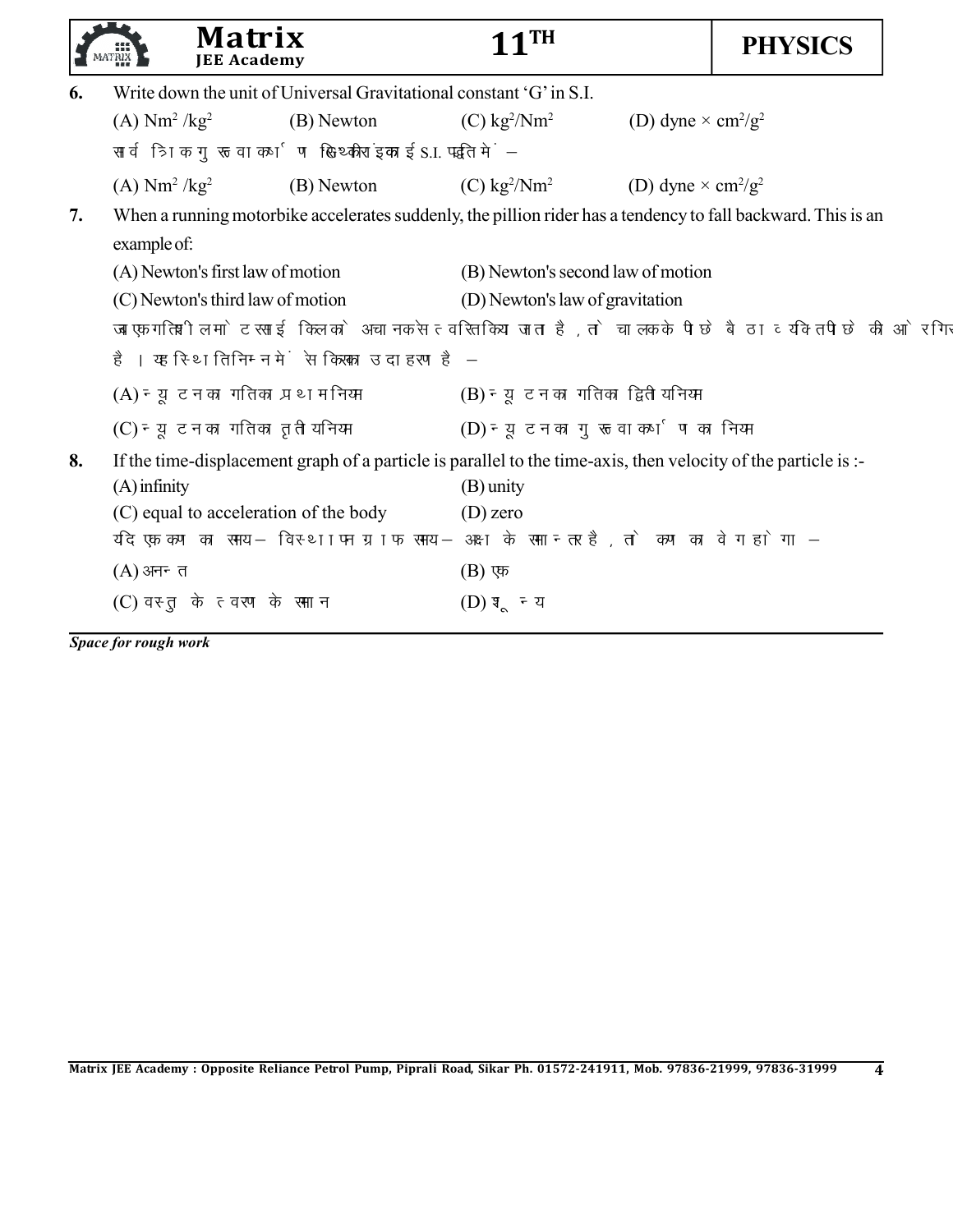

**9.** For the figure -

दिये गये चित्र के लिए



| $\rightarrow$ $\rightarrow$ $\rightarrow$ | $\rightarrow$ $\rightarrow$ $\rightarrow$ | $\rightarrow$ $\rightarrow$ $\rightarrow$ | $\rightarrow$ $\rightarrow$ $\rightarrow$ |
|-------------------------------------------|-------------------------------------------|-------------------------------------------|-------------------------------------------|
| $(A)$ A + B = C                           | (B) $B+C=A$                               | $(C)$ $C+A=B$                             | (D) $A + B + C = 0$                       |

**10.** A force of 6 kg and another of 8 kg can be applied together to produce the effect of a single force of-6 kg तथा 8 kg के बलों को निम्न में से कौनसा बल प्राप्त करने के लिए एक साथ लगाया जा सकता है – (A) 1kg (B) 11kg (C) 15 kg (D) 20 kg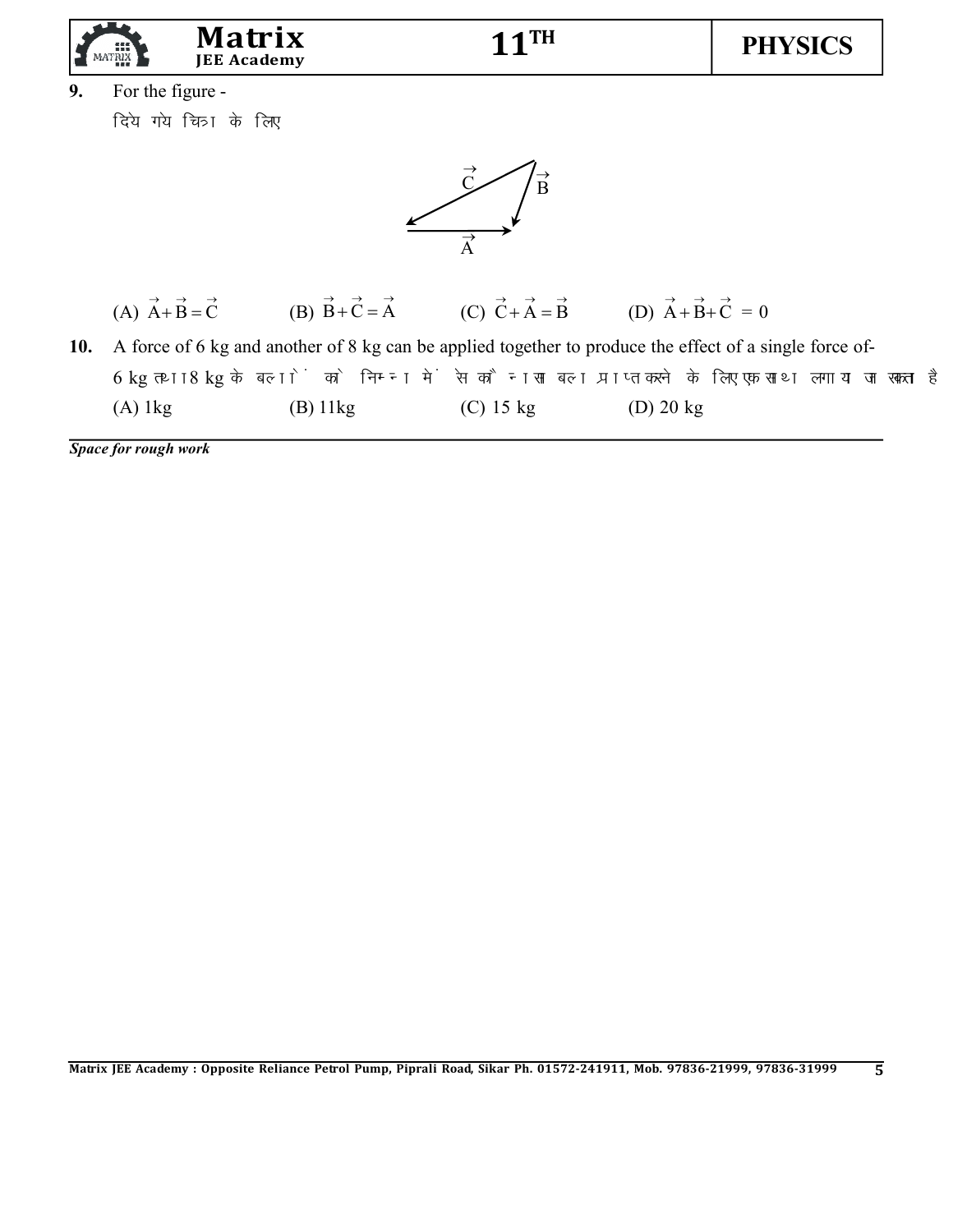# **Matrix**<br>IEE Academy



#### **[SINGLE CORRECT CHOICE TYPE]**

#### **Q.11 to Q.20 has four choices (A), (B), (C), (D) out of which ONLY ONE is correct.**

- 11. One mole of  $CO_2$  contains
	-
	- (C)  $18.10 \times 10^{23}$  molecules of CO<sub>2</sub> (D) 3 gm atoms of CO<sub>2</sub>
	- एक मोल  $CO<sub>2</sub>$  रखता है –
	- (A) ऑक्सीजन के  $6.02 \times 10^{23}$  परमाणु (B) कार्बन के  $6.02 \times 10^{23}$  परमाणु
	- (C)  $CO_2 \vec{\phi}$  18.10 × 10<sup>23</sup> अणु (D)  $CO_2 \vec{\phi}$  3 gm परमाणु

(A)  $6.02 \times 10^{23}$  atoms of O (B)  $6.02 \times 10^{23}$  atoms of Carbon

#### 12. An atom is

- (A) the smallest particle of matter known
- (B) the smallest particle of a gas
- (C) the smallest indivisible particle of an element that can take part in a chemical change
- (D) radioactive emission

एक परमाणु है $-$ 

 $(A)$  ज्ञात पदार्थ का सूक्ष्मतम कण

- $(B)$  गैस का सूक्ष्मतम कण
- (C) एक तत्व का अविभाज्य सूक्ष्मतम कण जो कि रासायनिक परिवर्तन में भाग लेता है
- (D) रेडियोधर्मी उत्सर्जन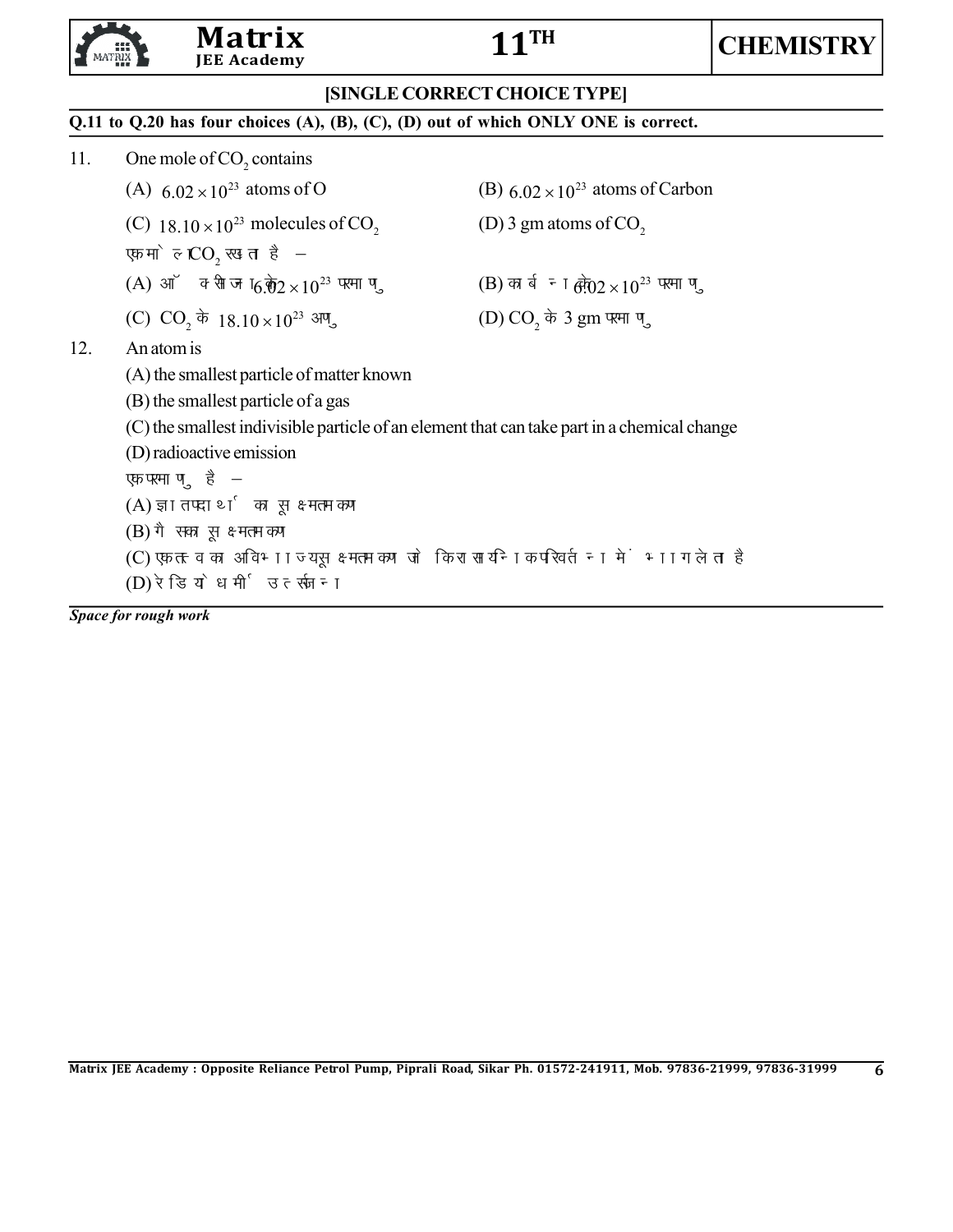|     | Matrix<br>ш<br><b>JEE Academy</b>                |                                      | $11$ <sup>TH</sup>                     |                  | <b>CHEMISTRY</b>            |
|-----|--------------------------------------------------|--------------------------------------|----------------------------------------|------------------|-----------------------------|
| 13. | Acid + Metal-oxide $\rightarrow$ ?               |                                      |                                        |                  |                             |
|     | $(A)$ Base + Water                               | $(B)$ Salt + Water                   | $(C)$ Base + Salt                      |                  | $(D)$ Metal + Salt          |
|     | अम्ल +धातु ऑक्साइड $\rightarrow$ ?               |                                      |                                        |                  |                             |
|     | (A) क्षार + जल                                   | $(B)$ लवण + जल                       | $(C)$ क्षार + लवण                      | $(D)$ धातु + लवण |                             |
| 14. | Number of electrons in one mole of hydrogen is   |                                      |                                        |                  |                             |
|     | (A) $6.02 \times 10^{23}$                        | (B) 12.046 $\times$ 10 <sup>23</sup> | $(C)$ 3 0115 $\times$ 10 <sup>23</sup> | (D) indefinite   |                             |
|     | एक मोल हाइड्रोजन में इलेक्ट्रॉनों की संख्या है – |                                      |                                        |                  |                             |
|     | (A) $6.02 \times 10^{23}$                        | (B) $12.046 \times 10^{23}$          | (C) 3.0115 $\times$ 10 <sup>23</sup>   |                  | (D) ज्ञात नहीं किया जा सकता |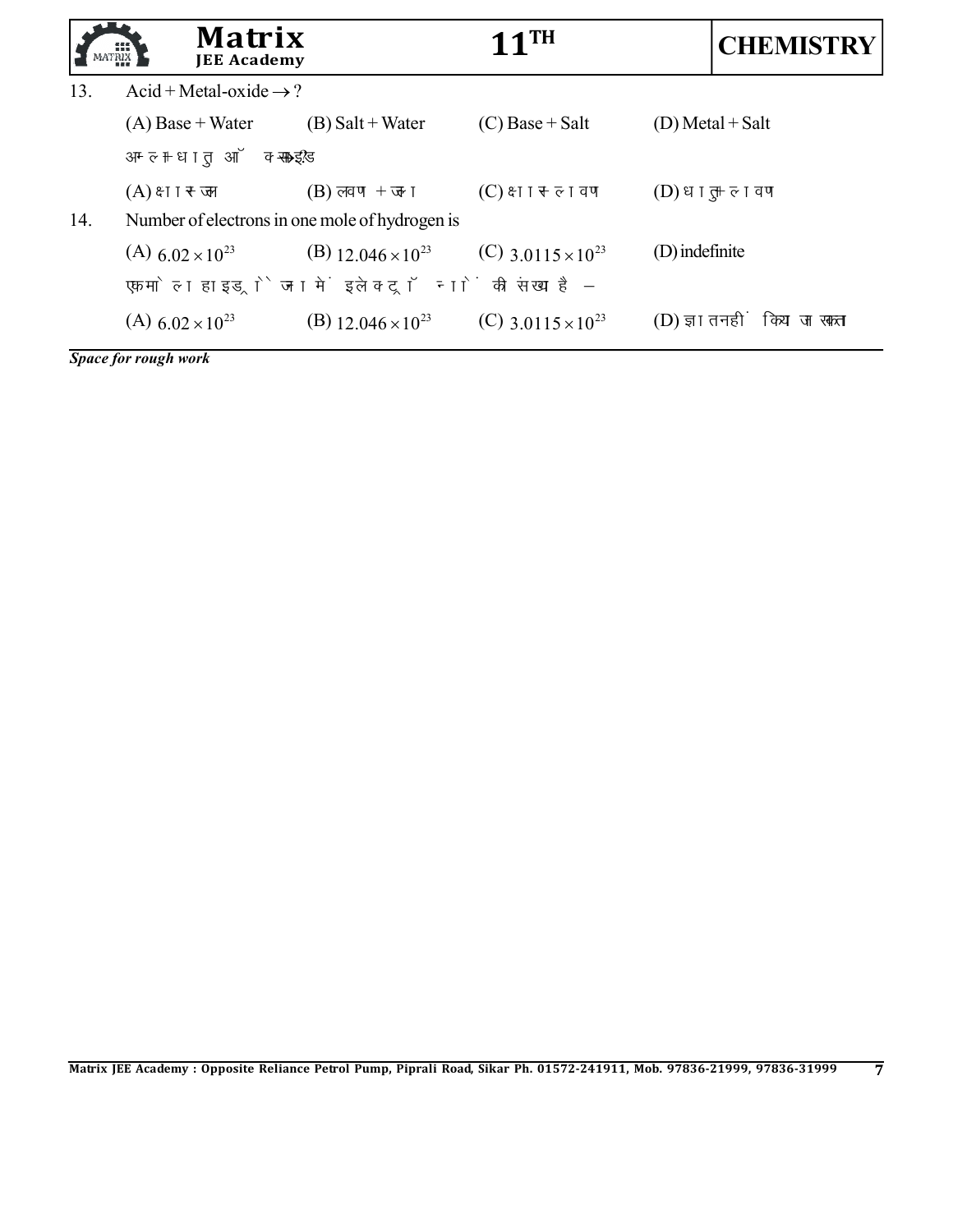|     |                     | <b>Matrix</b><br><b>JEE Academy</b>                       |                                                                                                                   | 1TH                                                                                                                                                                                                                                                                                                                                |                      | <b>CHEMISTRY</b>                                                                                             |
|-----|---------------------|-----------------------------------------------------------|-------------------------------------------------------------------------------------------------------------------|------------------------------------------------------------------------------------------------------------------------------------------------------------------------------------------------------------------------------------------------------------------------------------------------------------------------------------|----------------------|--------------------------------------------------------------------------------------------------------------|
| 15. |                     |                                                           | Which of the following correct structural isomers of butane:<br>निम्न में से कौनसा ब्यूटेन का संरचना समावयवी है - |                                                                                                                                                                                                                                                                                                                                    |                      |                                                                                                              |
|     |                     |                                                           |                                                                                                                   | $(0) H - C - C - C - H$ (b) $H - C - C - C - H$ (b) $H - C - C - C - H$ (b) $H - C - C - C - H$ (c) $H - C - C - C - H$ (b) $H - C - C - H$ (b) $H - C - C - H$ (b) $H - C - C - H$ (b) $H - C - C - H$ (c) $H - C - C - H$ (b) $H - C - C - H$ (b) $H - C - C - H$ (b) $H - C - C - H$ (c) $H - C - C - H$ (b) $H - C - C - H$ (c |                      |                                                                                                              |
|     | $(A)$ (i) and (iii) |                                                           | $(B)$ (ii) and (iv)                                                                                               | $(C)$ (i) and (ii)                                                                                                                                                                                                                                                                                                                 | $(D)$ (iii) and (iv) |                                                                                                              |
| 16. |                     |                                                           | Pentane has the molecular formula $C_5H_{12}$ . It has                                                            |                                                                                                                                                                                                                                                                                                                                    |                      |                                                                                                              |
|     |                     |                                                           |                                                                                                                   | (A) 5 covalent bonds (B) 12 covalent bonds (C) 16 covalent bonds (D) 17 covalent bonds                                                                                                                                                                                                                                             |                      |                                                                                                              |
|     |                     | पेन्टेन का अणुसूत्र $C_{\varsigma}H_{12}$ है यह रखता है – |                                                                                                                   |                                                                                                                                                                                                                                                                                                                                    |                      |                                                                                                              |
|     |                     |                                                           |                                                                                                                   | (A) 5 सहसंयोजक बंध (B) 12 सहसंयोजक बंध (C) 16 सहसंयोजक बंध (D) 17 सहसंयोजक बंध                                                                                                                                                                                                                                                     |                      |                                                                                                              |
| 17. |                     |                                                           |                                                                                                                   | Carbon forms four covalent bonds by sharing its four valence electrons with four univalent atoms, e.g. hydro-<br>gen. After the formation of four bonds, carbon attains the electronic configuration of:                                                                                                                           |                      |                                                                                                              |
|     | $(A)$ helium        |                                                           | $(B)$ neon                                                                                                        | $(C)$ argon                                                                                                                                                                                                                                                                                                                        | $(D)$ krypton        |                                                                                                              |
|     |                     |                                                           |                                                                                                                   | करते है। चार बंधों के निर्माण के पश्चात कार्बन इलेक्ट्रॉनिक विन्यास ग्रहण करेगा –                                                                                                                                                                                                                                                  |                      | कार्बन के चार संयोजी इलेक्ट्रॉन चार एकाकी परमाणु (उदा. – हाइड्रोजन) से साझा करके चार सहसंयोजक बंध का निर्माण |
|     | (A) हीलियम          |                                                           | $(B)$ नियॉन                                                                                                       | $(C)$ ऑर्गन                                                                                                                                                                                                                                                                                                                        | (D) क्रिप्टॉन        |                                                                                                              |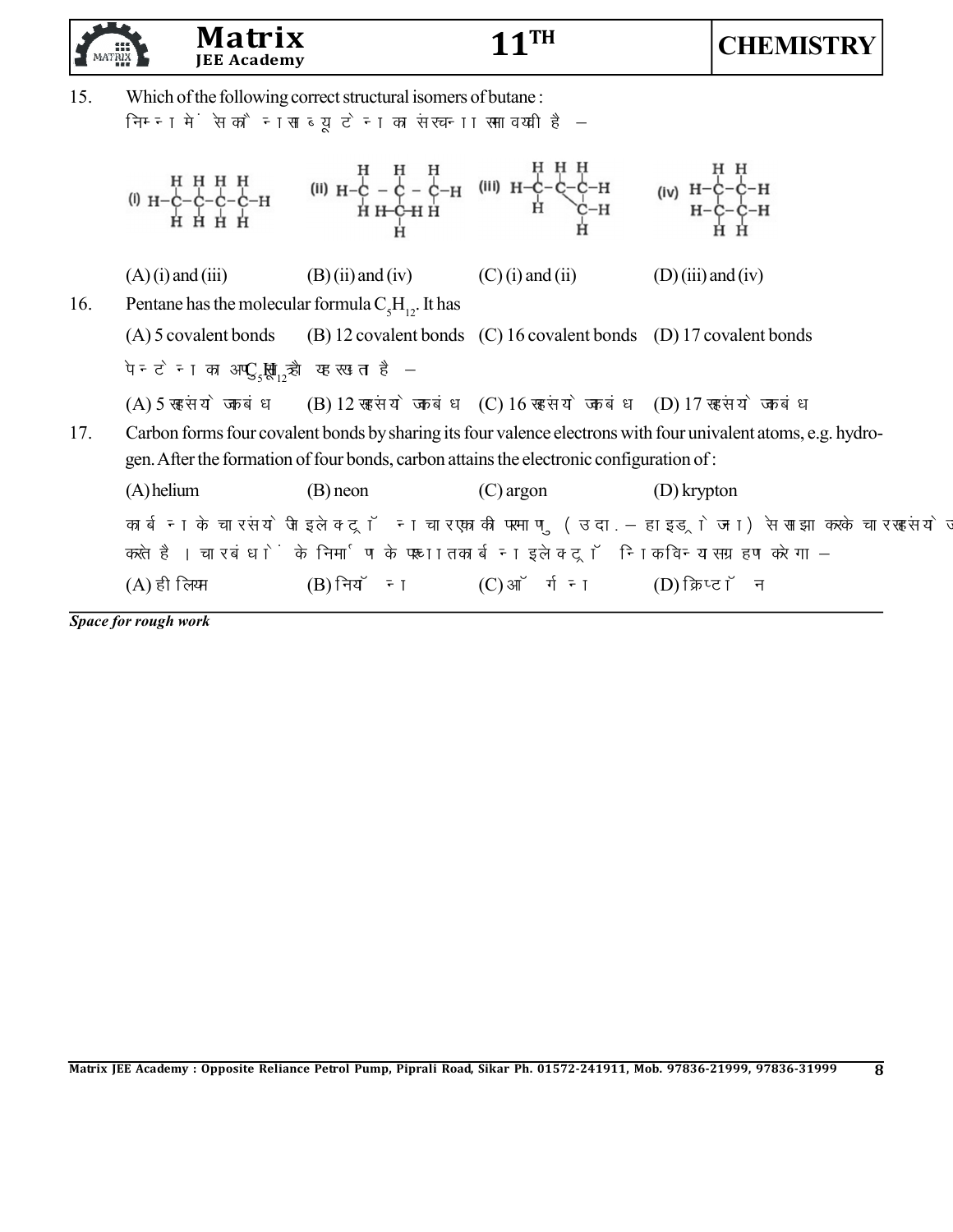|     | Matrix<br><b>JEE Academy</b>               |                                                                                                                               | $11$ <sup>TH</sup> | <b>CHEMISTRY</b>                                                                                            |
|-----|--------------------------------------------|-------------------------------------------------------------------------------------------------------------------------------|--------------------|-------------------------------------------------------------------------------------------------------------|
| 18. | across the periods of periodic Table :     |                                                                                                                               |                    | Which of the following statements is not a correct statement about the trends when going from left to right |
|     |                                            | (A) The elements become less metallic in nature                                                                               |                    |                                                                                                             |
|     |                                            | (B) The number of valence electrons increases.                                                                                |                    |                                                                                                             |
|     |                                            | (C) The atoms lose their electrons more easily                                                                                |                    |                                                                                                             |
|     | (D) The oxides become more acidic          |                                                                                                                               |                    |                                                                                                             |
|     |                                            | आवर्त सारणी के आवर्तों में बांये से दांये तरफ जाने में निम्न में से कौनसा कथन सही नहीं है –                                   |                    |                                                                                                             |
|     | (A) तत्व का धात्विय गुण कम होता है         |                                                                                                                               |                    |                                                                                                             |
|     | (B) संयोजी इलेक्ट्रॉनों की संख्या बढ़ती है |                                                                                                                               |                    |                                                                                                             |
|     |                                            | (C) परमाणु अपने इलेक्ट्रॉन आसानी से त्यागते है                                                                                |                    |                                                                                                             |
|     | (D) ऑक्साइड अधिक अम्लीय होते है            |                                                                                                                               |                    |                                                                                                             |
| 19. |                                            | Which of the folowing is Dobereiner's triad:                                                                                  |                    |                                                                                                             |
|     | $(A)$ Ne, Ca, Na                           | $(B) H2, N2, O2$                                                                                                              | $(C)$ Li, Na, K    | $(D)$ Na, Br, Ar                                                                                            |
|     | निम्न में से कौनसा डोबरनियर त्रिक है -     |                                                                                                                               |                    |                                                                                                             |
|     | $(A)$ Ne, Ca, Na                           | $(B) H_2, N_2, O_2$                                                                                                           | $(C)$ Li, Na, K    | $(D)$ Na, Br, Ar                                                                                            |
| 20. |                                            | A solution turns blue litmus red. Its pH value is likely to be :<br>एक विलयन नीले लिटमस पत्र को लाल करता है। इसकी pH मान है - |                    |                                                                                                             |
|     | $(A)$ 4                                    | $(B)$ 7                                                                                                                       | $(C)$ 9            | $(D)$ 12                                                                                                    |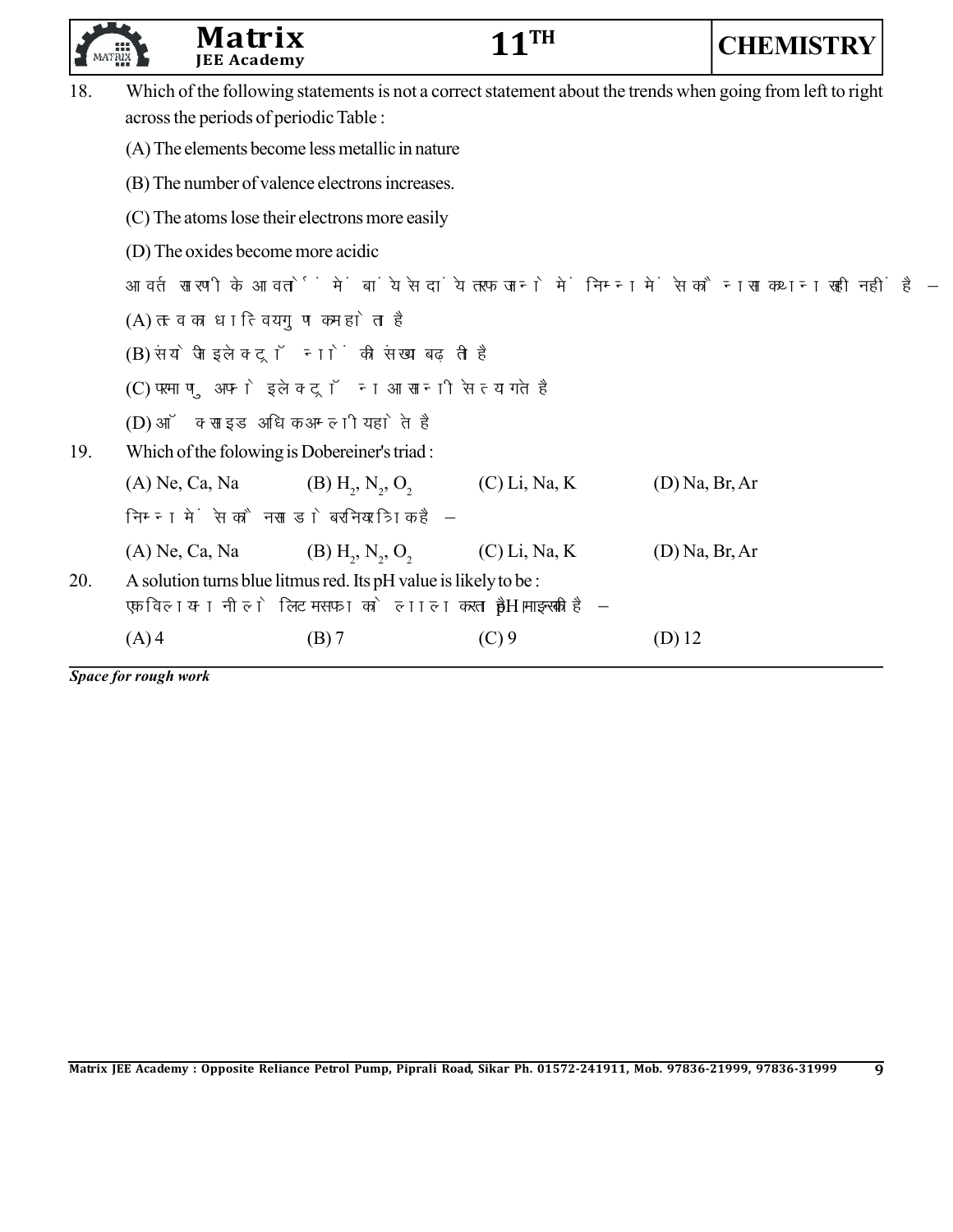|     | Matrix<br><b>JEE Academy</b>          |                                                            | 1TH                                                                                |                       | <b>MATHS</b> |
|-----|---------------------------------------|------------------------------------------------------------|------------------------------------------------------------------------------------|-----------------------|--------------|
|     |                                       |                                                            | [SINGLE CORRECT CHOICE TYPE]                                                       |                       |              |
|     |                                       |                                                            | Q.21 to Q.30 has four choices (A), (B), (C), (D) out of which ONLY ONE is correct. |                       |              |
| 21. |                                       | The roots of Quadratic equation $x^2 + 14x + 45 = 0$ are - |                                                                                    |                       |              |
|     |                                       | द्विघात समीकरण $x^2 + 14x + 45 = 0$ के मूल हैं—            |                                                                                    |                       |              |
|     | $(A) - 9,5$                           | (B) 5, 9                                                   | $(C) - 5, 9$                                                                       | $(D) - 5, -9$         |              |
| 22. |                                       | The roots of the equation $x^2 - x - 3 = 0$ are-           |                                                                                    |                       |              |
|     | समीकरण $x^2 - x - 3 = 0$ के मूल हैं — |                                                            |                                                                                    |                       |              |
|     | (A) Imaginary                         | (B) Rational                                               | (C) Irrational                                                                     | (D) None of these     |              |
|     | (A) काल्पनिक                          | $(B)$ परिमेय                                               | (C) अपरिमेय                                                                        | (D) इनमें से कोई नहीं |              |
| 23. |                                       |                                                            | If the roots of the equation $x^2 - 10x + 21 = m$ are equal then m is -            |                       |              |
|     |                                       |                                                            | यदि समीकरण $x^2 - 10x + 21 = m$ के मूल समान हों, तो m बराबर है–                    |                       |              |
|     | $(A)$ 4                               | (B) 25                                                     | $(C) - 4$                                                                          | (D)0                  |              |
|     |                                       |                                                            |                                                                                    |                       |              |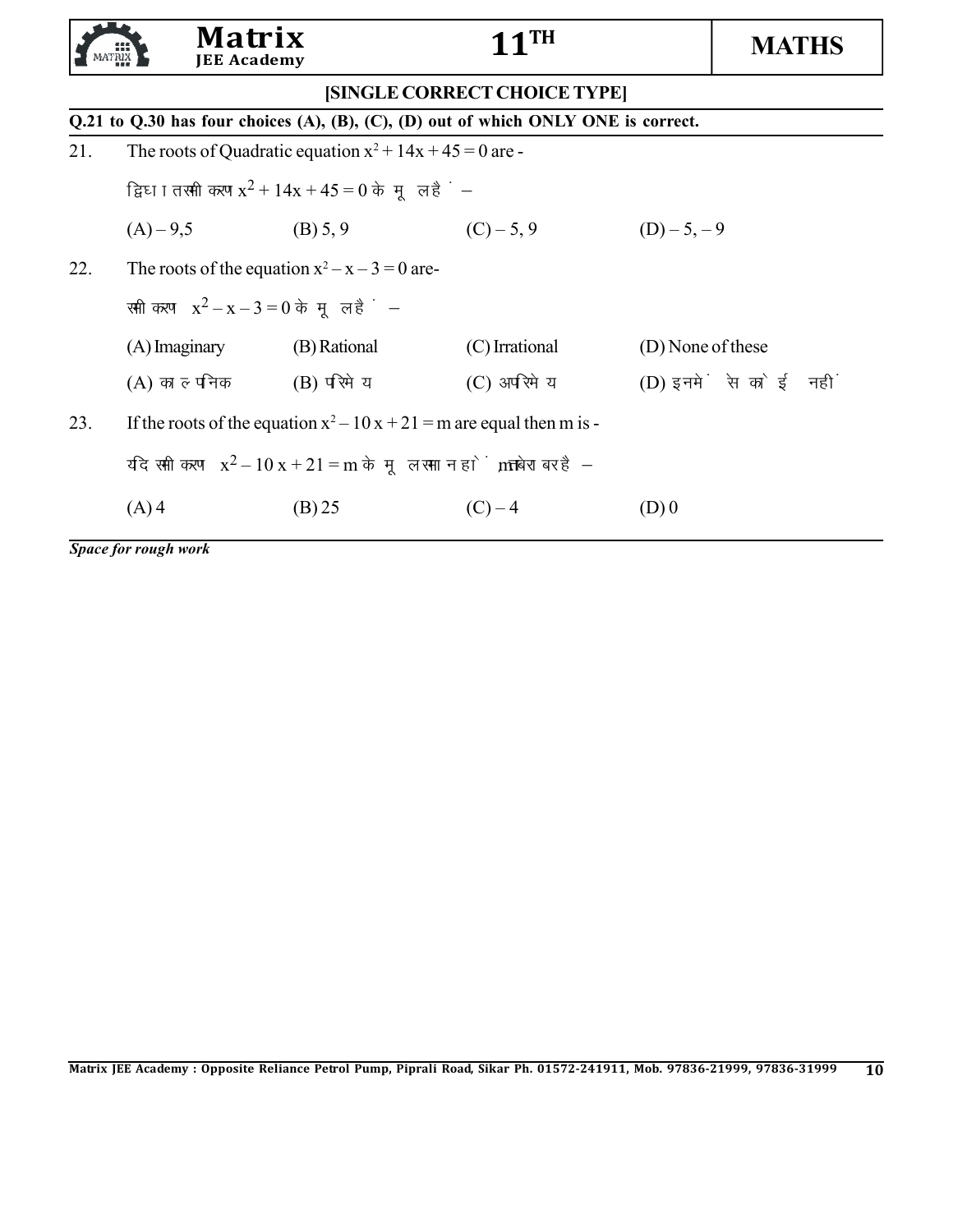|     | Matrix<br><b>JEE Academy</b>        |                                                                                  | $11$ TH        |                         | <b>MATHS</b> |
|-----|-------------------------------------|----------------------------------------------------------------------------------|----------------|-------------------------|--------------|
| 24. |                                     | Which term of the series $3 + 8 + 13 + 18 + $ is 498-                            |                |                         |              |
|     |                                     | श्रेढी $3+8+13+18+$ का कौनसा पद 498 है–                                          |                |                         |              |
|     | (A) 95 <sup>th</sup>                | (B) $100^{\text{th}}$                                                            | (C) $102^{th}$ | (D) $101^{\text{th}}$   |              |
| 25. |                                     | The number of terms in the series $101 + 99 + 97 + \dots + 47$ is-               |                |                         |              |
|     |                                     | श्रेढी $101 + 99 + 97 + \dots + 47$ में पदों की संख्या है–                       |                |                         |              |
|     | (A) 25                              | (B) 28                                                                           | $(C)$ 30       | (D) 20                  |              |
| 26. |                                     | The 19 <sup>th</sup> term from the end of the series $2 + 6 + 10 +  + 86$ is $-$ |                |                         |              |
|     |                                     | श्रेणी $2 + 6 + 10 +  + 86$ का अन्त से 19 <sup>वाँ</sup> पद होगा-                |                |                         |              |
|     | $(A)$ 6                             | $(B)$ 18                                                                         | $(C)$ 14       | $(D)$ 10                |              |
| 27  |                                     | $A = \{a, e, i, o, u\}$ and $B = \{i, o\}$ then the true statement is -          |                |                         |              |
|     | $(A) A \subset B$ $(B) B \subset A$ |                                                                                  | $(C)$ A = B    | $(D)$ A is equivalent B |              |
|     |                                     | $A = \{a, e, i, o, u\}$ तथा $B = \{i, o\}$ हों, तब सत्य है:                      |                |                         |              |
|     | $(A)A \subset B$                    | $(B) B \subset A$                                                                | $(C)$ A = B    | (D) A तुल्य B           |              |
|     |                                     |                                                                                  |                |                         |              |